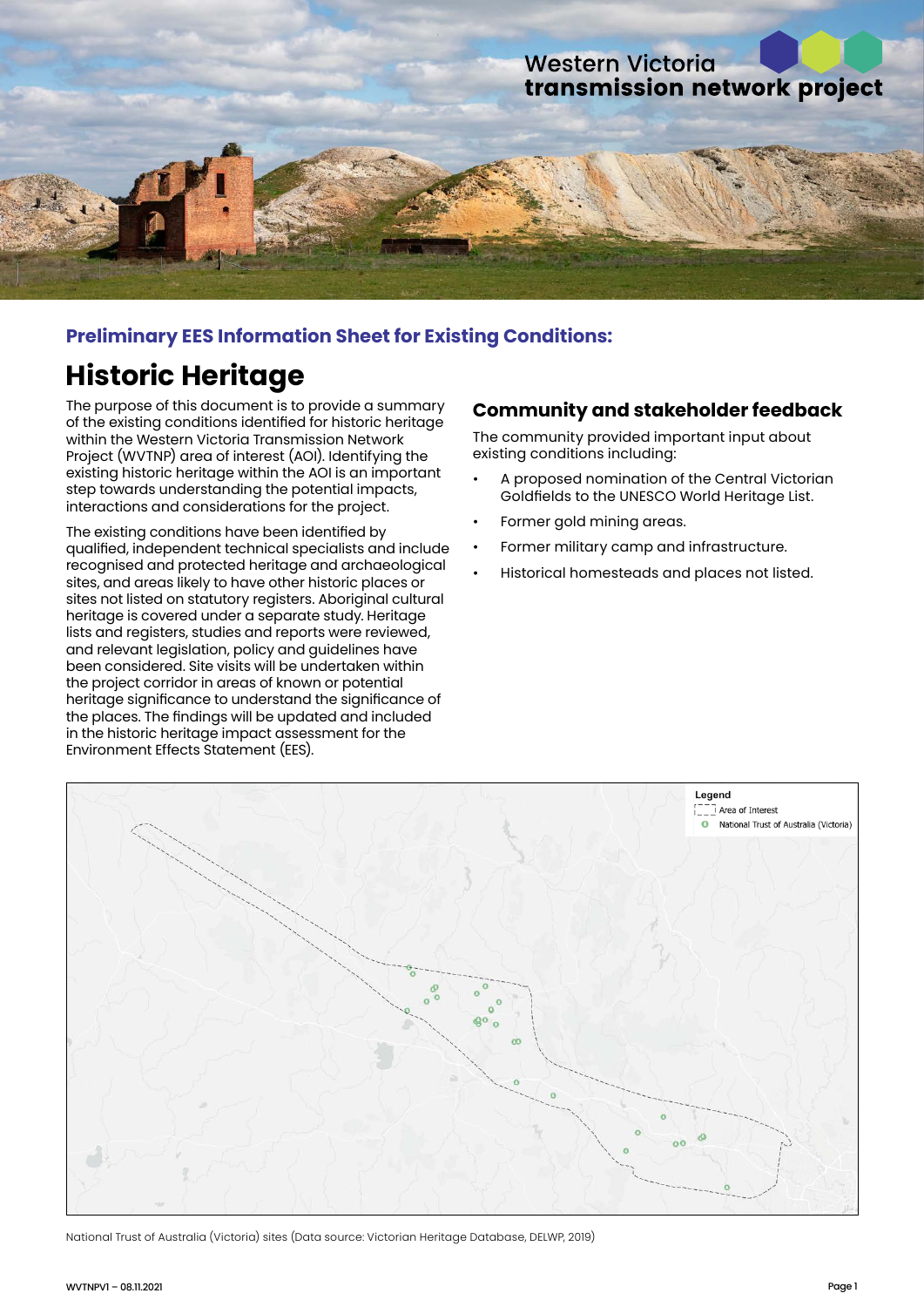# **Recognised historic heritage places or archaeological sites**

*The Heritage Act 2017* defines archaeological sites as a place which:

- Contains an artefact, deposit or feature which is 75 or more years old; and
- Provides information of past activity in the state; and
- Requires archaeological methods to reveal information about the settlement, development or use of the place; and
- Is not associated only with Aboriginal occupation of the place.

*The Heritage Act 2017* provides statutory protection for historic heritage through the Victorian Heritage Register and Victorian Heritage Inventory. Heritage Overlays are provided for under the Planning Scheme for each relevant municipality and contain controls that are applied to protect the heritage of the historic places.

Non-statutory lists and registers do not provide statutory heritage protection but identify places that should be considered as part of the existing conditions. These places may be nominated to statutory registers during planning and delivery of the project.



Humbug Hill Hydraulic Gold Sluicing Site

| <b>Statutory lists</b><br>and registers  | <b>Western</b><br>section of AOI | <b>Eastern</b><br>section of AOI |  | <b>Non-statutory</b><br>lists and<br>registers*                                                                                                                | <b>Western</b><br>section of AOI | <b>Eastern</b><br>section of AOI |
|------------------------------------------|----------------------------------|----------------------------------|--|----------------------------------------------------------------------------------------------------------------------------------------------------------------|----------------------------------|----------------------------------|
| Victorian<br>Heritage<br>Register        | 14                               | 28                               |  | <b>National Trust</b><br>of Australia<br>(Victoria)                                                                                                            | 20                               | 13                               |
| Victorian<br>Heritage<br>Inventory (VHI) | 99                               | 52                               |  | Register of the<br>National Estate                                                                                                                             | 27                               | 34                               |
| Heritage<br>Overlays                     | 300                              | 364                              |  | D-List VHI<br>Places (heritage<br>places that do<br>not meet the<br>definition and<br>requirements<br>for inclusion in<br>the VHI but are<br>still noteworthy) | 0                                | 37                               |
| Commonwealth 0<br>Heritage List          |                                  | 0                                |  |                                                                                                                                                                |                                  |                                  |
| National<br>Heritage List                | 0                                | 0                                |  |                                                                                                                                                                |                                  |                                  |

\* Some of these sites are also listed on statutory lists and registers.

Information sourced directly from the stated list or register.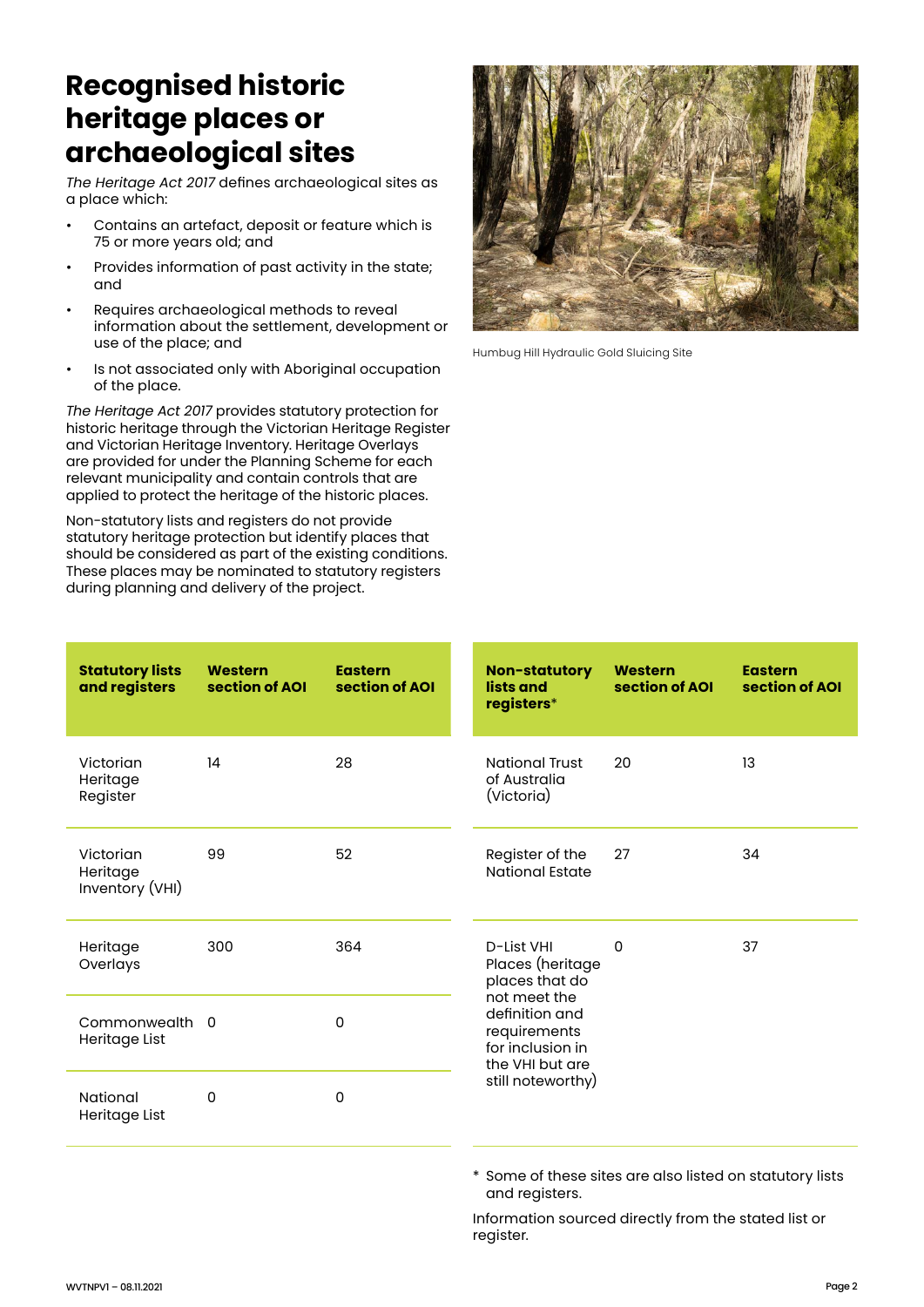### **Western section of AOI – Bulgana to North Ballarat**

From 1837, large tracts of land in the area was used for mainly sheep grazing. When gold was discovered from the 1850s, a large amount of wealth was generated in a short amount of time in the area.

Gold was discovered in Clunes in 1850 and near Ballarat in 1851. Gold was first discovered on the Glenlogie/Amphitheatre area in 1853, with alluvial workings being set up along the banks of the Avoca River. During 1858-1859, approximately 6,000 people lived at the Amphitheatre diggings, with a permanent settlement developing at the junction of the Avoca River and Glenlogie Creek during this time.

While diggings were established around Lexton, no gold mines were established there. Throughout the gold rushes, Lexton remained the administrative centre of the region and relied on agriculture and grazing. Several churches were built in Lexton from 1857.

Gold was discovered in Creswick in 1852, however prospectors generally preferred Ballarat, where gold could be found at shallower depths. When the reserves in Ballarat were exhausted, alluvial miners started to populate the Creswick region in 1854, peaking at 25,000 to 30,000 people by 1855. Alluvial mining occurred in the Creswick gullies and creeks. In the area north of Creswick, in the vicinity of Allendale, a number of significant former deep lead gold mining sites and evidence of gold mining activity exist today.

The area south of Creswick, in the vicinities of the Glen Park Forest and the Creswick Regional Park, is a forested landscape, densely populated with former alluvial goldmining sites. In contrast to the identification and registration of much of the gold mining activity north of Creswick, most sites in these forests are largely unmapped and only a few of the activity sites and water races are included on the Victorian Heritage Inventory or heritage overlays. The landscape of the forests, including landforms, waterway forms and patterns and vegetation, is principally the outcome of mining activity.

This area is scattered with listed historical heritage places and archaeological sites, and includes historical homesteads and precincts, churches, residences, mills, and other historical places. Archaeological sites include remnant structures, former gold mines and diggings. The largest number of listed historical heritage places are in the vicinity of Creswick.

A consortium of 13 councils in Central Victoria, led by the Cities of Ballarat and Greater Bendigo, is currently progressing a nomination of the Central Victorian Goldfields for the UNESCO World Heritage List. It is understood that there are sites in the mining landscape north of Creswick, currently listed on the Victorian Heritage Inventory and heritage overlays in the Hepburn planning scheme, that are under consideration for inclusion in the UNESCO nomination.

There are likely to be a number of sites that are not listed on statutory registers such as gold mining sites (particularly around Creswick), former railway stations, homestead complexes and smaller farmstead and houses in the landscape. Snizort and Sutton Park homesteads in the area are not recorded in any statutory registers but are identified as having connections to the long term non-indigenous occupation of the region.



Victorian Heritage Register sites (Data source: HERITAGE\_REGISTER, DELWP, 2021)